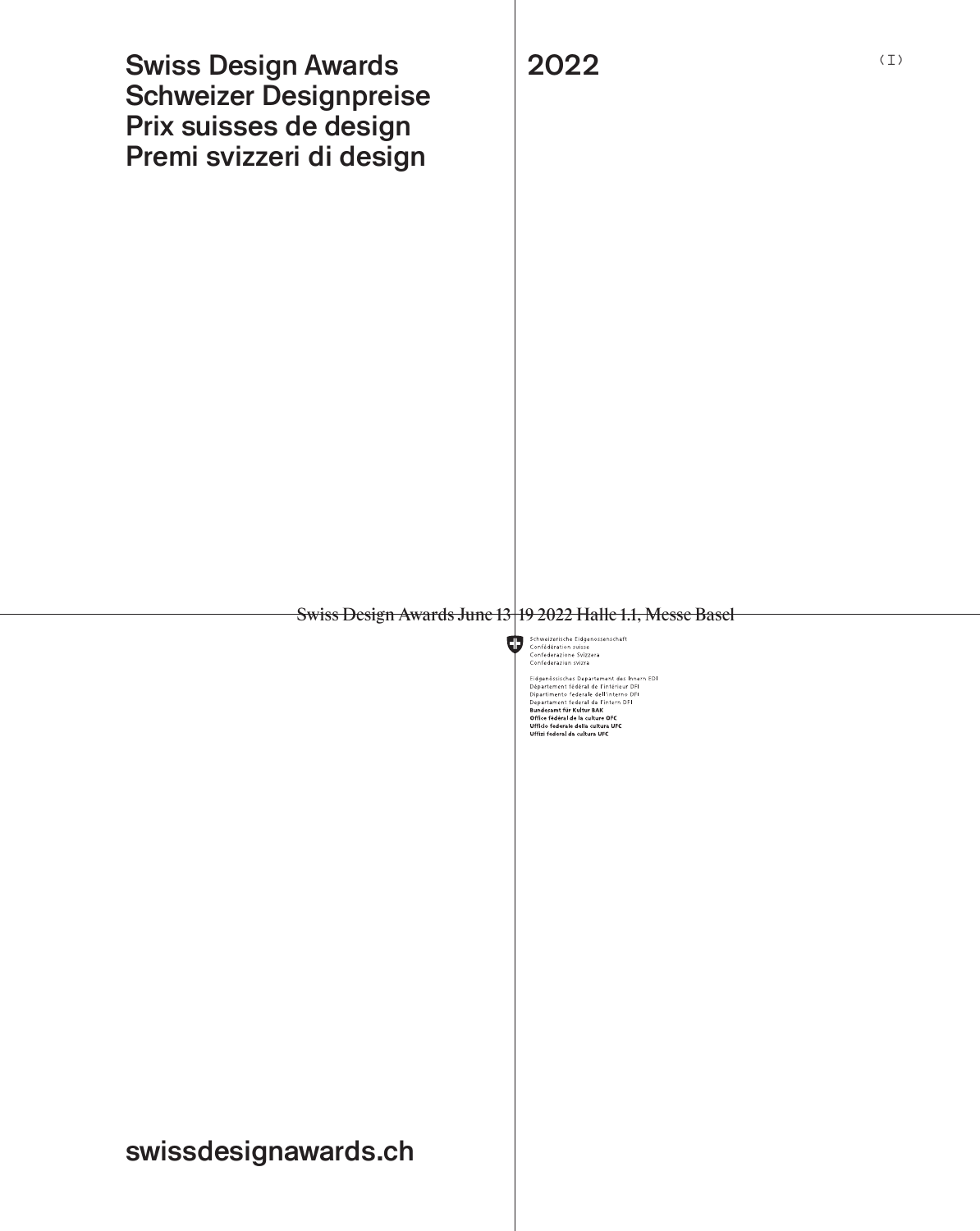# News and Trends

We are delighted to announce that we have moved closer to Messeplatz this year, meaning that we will be even more visible to the broad cross-section of Swiss and international visitors during the busy Art Basel week.

We have asked the Swiss Design Awards finalists to complete a questionnaire so that we can provide you with as much information as possible on their working methods and projects. There are two trends we would like to share with you. Of the 50 projects chosen for the second round, 70% are collaborations, continuing a pattern that has become increasingly pronounced in recent years. The lines between the various categories are becoming ever more blurred, with a growing number of projects involving interdisciplinary collectives.

The second trend can be seen clearly in the exhibition: we have never had to install so many power lines! In fact, 80 were needed just for the finalists. This is sure to be a consequence of the surge in people working digitally due to the pandemic, but it also stems from the fact that digital tools are now all-pervasive in the design world, even when it comes to presenting projects in the more traditional categories. A tour round the exhibition shows just how unstoppable the spread of digital technology has become, but there is still no substitute for visiting in person and experiencing the works at first hand in all their glory. These trends have without doubt been bolstered by the addition of two relatively young disciplines to the competition, namely design research and media & interaction design. At the same time, these tendencies are the very reason why these categories were added in the first place.

The jury, comprising the members of the Federal Design Commission and invited experts, faces the challenge of adapting its evaluation criteria to accommodate the two new categories. Given how varied the seven categories are, this is no easy task. I would like to take this opportunity to thank everyone on the jury for their invaluable efforts in this respect.

Every year, we present some very young designers to the broader public. Diploma projects make up around a fifth of the total. It demonstrates that you do not have to be established within the industry to reach the second round of a national competition and have your work exhibited in Basel.

Of course, some things never change. The Swiss Design Awards are a complex project that can only succeed with a great deal of mutual trust and excellent teamwork by everyone involved, both internally and externally. I would like to offer my sincerest thanks to all who have contributed their hard work and expertise.

Fortunately, we are also still neighbours with the Swiss Art Awards, sharing not only 7,500 square metres of space in Hall 1.1, but also our exhibition signage and architecture, which has taken the existing material from earlier years and given it a new form. Part of the diverse fringe programme has also arisen through highly constructive interdisciplinary cooperation.

Finally, I would like to congratulate and thank all 50 finalists. It is their projects that allow the Federal Office of Culture to make this vital contribution to raising awareness of design in society at large, and that make the Swiss Design Awards such an exciting showcase of contemporary Swiss design.

Anna Niederhäuser Federal Office of Culture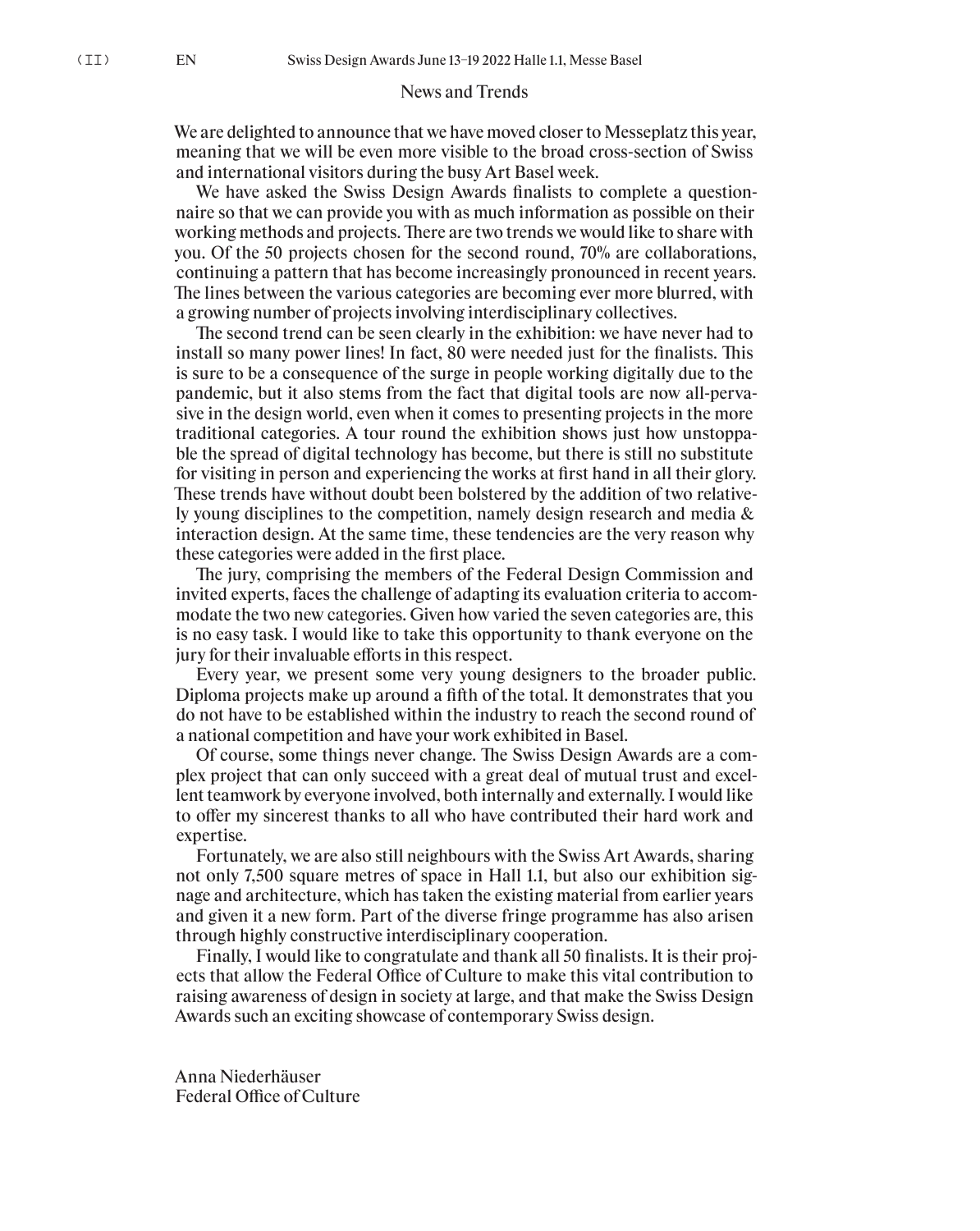## Neuerungen und Tendenzen

Wir sind umgezogen. Und freuen uns sehr! Wir sind näher an den Messeplatz gerückt und in der «busy» Art Basel Woche noch sichtbarer für das breite nationale und internationale Publikum.

Damit Sie möglichst viel über ihre Arbeitsweise und Projekte erfahren, haben wir die Finalistinnen und Finalisten der Schweizer Designpreise gebeten, einen Fragebogen ausfüllen. Zwei Tendenzen möchten wir mit Ihnen teilen. Von den 50 für die zweite Runde ausgewählten Projekten sind 70% in Kollaborationen entstanden. Dies zeichnet sich in den letzten Jahren immer stärker ab. Die Grenzen der einzelnen Kategorien weichen immer weiter auf und die Projekte entstehen immer öfter in transdisziplinären Kollektiven.

Die zweite Tendenz zeigt sich in der Ausstellung: wir haben so viele Stromanschlüsse wie noch nie installiert! Insgesamt 80 allein für die Finalistinnen und Finalisten. Dies hat sicher mit dem allgemeinen Digitalisierungsschub aufgrund der Pandemie zu tun, aber auch damit, dass gestalterische Gedanken und Prozesse heute mit digitalen Hilfsmitteln realisiert werden. Dies gilt ebenfalls für die Präsentation der Projekte, auch in den im Wettbewerb schon länger etablierten Kategorien. Beim Rundgang durch die Ausstellung wird uns die unaufhaltsame Digitalisierung vor Augen geführt und trotzdem gibt es keinen Ersatz für das Hinreisen, sich physisch Treffen und die Werke live als Ganzes zu erleben. Die Einführung der beiden neuen vergleichsweise jungen Disziplinen Design Research und Media & Interaction Design sind sicher auch ein gewichtiger Grund dieser Tendenzen im Wettbewerb. Und gleichzeitig sind die Tendenzen natürlich auch der Grund, warum die Kategorien im Wettbewerb sind!

Die Jury, die sich aus den Mitgliedern der Eidgenössischen Designkommission und eingeladenen Experten zusammensetzt, steht vor der Herausforderung mit den beiden neuen Kategorien die Bewertungskriterien anzupassen. In Anbetracht der Heterogenität der sieben Wettbewerbskategorien ist das kein leichtes Unterfangen. Ich danke der gesamten Jury für ihren wertvollen Einsatz für diese verantwortungsvolle Aufgabe.

Jedes Jahr präsentieren wir ebenfalls sehr junge Designschaffende dem breiten Publikum. So machen Diplomarbeiten rund einen Fünftel der Projekte aus. Das zeigt, dass es möglich ist, in der Branche noch nicht etabliert zu sein und trotzdem in die zweite Runde eines nationalen Wettbewerbs zu kommen und in Basel ausgestellt zu werden.

Gewisse Dinge ändern sich jedoch nie: Die Swiss Design Awards sind ein anspruchsvolles Projekt, dass nur dank viel Vertrauen zueinander und grossartiger Zusammenarbeit des gesamten internen und externen Teams zustande kommt. Ich danke allen Beteiligten, die es mit so viel Einsatz und Können mittragen.

Ebenfalls bestehen bleibt erfreulicherweise die Nachbarschaft zu den Swiss Art Awards. Wir teilen mit dem Kunstwettbewerb nicht nur 7'500 m<sup>2</sup> in der Halle 1.1, sondern auch die Signaletik und die Architektur, bei der Bestehendes aus früheren Jahren in eine neue Form gebracht wurde. Auch ein Teil des vielfältigen Rahmenprograms entsteht in wertvoller interdisziplinären Zusammenarbeit.

Ich gratuliere und danke allen 50 Finalistinnen und Finalisten. Ihre Projekte sind es, die es dem Bundesamt für Kultur möglich machen, diesen wichtigen Beitrag zur Stärkung des gesellschaftlichen Bewusstseins für Design umzusetzen und die Swiss Design Awards zu einer so aufregenden Übersichtsschau zu aktuellem Schweizer Design machen.

Anna Niederhäuser Bundesamt für Kultur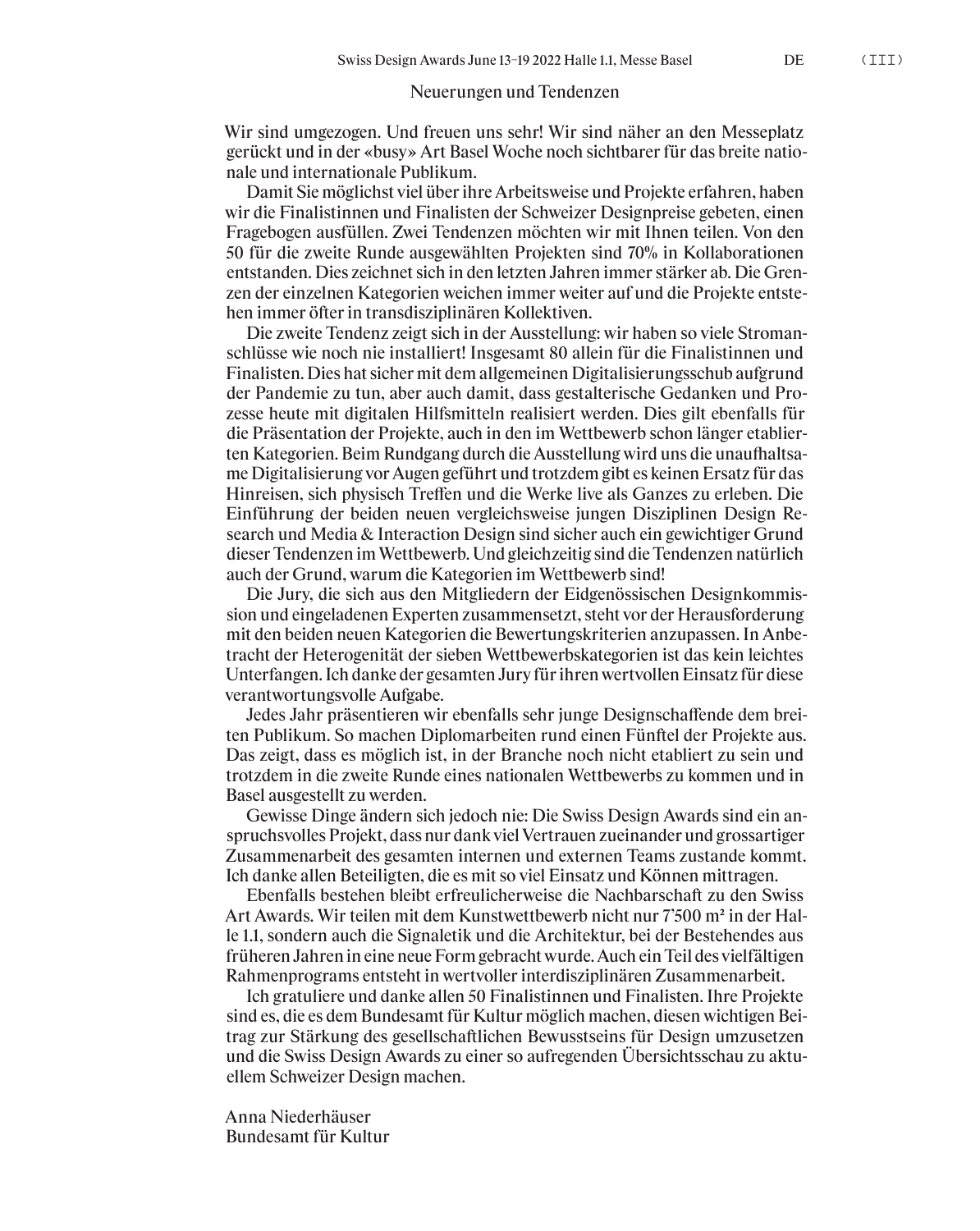## Nouveautés et tendances

Nous avons déménagé. Et nous en sommes très heureux. Nous nous sommes en effet rapprochés de la Messeplatz et sommes davantage visibles pour le public suisse et international durant la semaine très fréquentée de Art Basel.

Nous avons demandé aux finalistes des Prix suisses de design de compléter un formulaire pour que vous en appreniez le plus possible sur leurs méthodes de travail et leurs projets. Deux grandes tendances se dégagent cette année. Sur les 50 projets sélectionnés pour le second tour, 70 % sont des collaborations. Il s'agit d'une réalité omniprésente ces dernières années. Les frontières entre les catégories s'estompent, avec à la clé de plus en plus de projets portés par des collectifs transdisciplinaires.

La deuxième tendance est visible dans l'exposition : nous n'avons jamais installé autant de branchements électriques ! 80 au total, rien que pour les finalistes. La vague de numérisation provoquée par la pandémie en est sûrement l'une des causes, mais aussi par le fait qu'aujourd'hui, les idées et les processus créatifs se réalisent à l'aide d'outils numériques. Cela vaut également pour la présentation de projets dans les catégories du concours établies depuis des années. La visite de l'exposition nous permet de découvrir l'incessante numérisation, mais rien ne remplace le voyage, les vraies rencontres et la découverte des oeuvres en direct et dans leur intégralité. L'intégration de deux nouvelles disciplines relativement récentes : design research et media & interaction design est certainement l'une des raisons à ces tendances. Et en même temps, c'est justement parce que ces tendances sont là que ces deux catégories sont présentes au concours !

Le jury, composé de membres de la Commission fédérale du design et d'experts invités, est confronté au défi d'adapter ses critères d'évaluation afin de prendre en compte les deux nouvelles catégories. Compte tenu de l'hétérogénéité des sept catégories, ce n'est pas chose aisée. Je remercie l'ensemble du jury pour son précieux engagement dans cette mission à haute responsabilité.

Chaque année, nous présentons également de très jeunes créateurs au grand public. Les travaux de diplôme représentent ainsi environ un cinquième des projets. Cela montre qu'il n'est pas nécessaire d'être un designer établi pour accéder au second tour du concours national et être exposé à Bâle.

Mais certaines choses ne changent jamais : les Swiss Design Awards sont un projet exigeant qui ne peut exister que grâce à une grande confiance mutuelle et une collaboration exceptionnelle de l'équipe interne et externe. Je remercie toutes les personnes qui y participent avec tant d'engagement et de savoir-faire.

Le voisinage avec les Swiss Art Awards est également conservé, ce qui est réjouissant. Avec le Concours suisse d'art, nous partageons non seulement 7500 m2 dans la halle 1.1, mais aussi la signalétique et l'architecture, qui a transformé l'existant des années précédentes en une nouvelle forme. Une partie du programme d'événements est également le fruit d'une précieuse collaboration interdisciplinaire.

Je félicite et remercie les 50 finalistes. Ce sont leurs projets qui permettent à l'Office fédéral de la culture de mettre en œuvre cette importante contribution à la sensibilisation de la société au design et qui font des Swiss Design Awards une vue d'ensemble aussi passionnante du design suisse actuel.

Anna Niederhäuser Office fédéral de la culture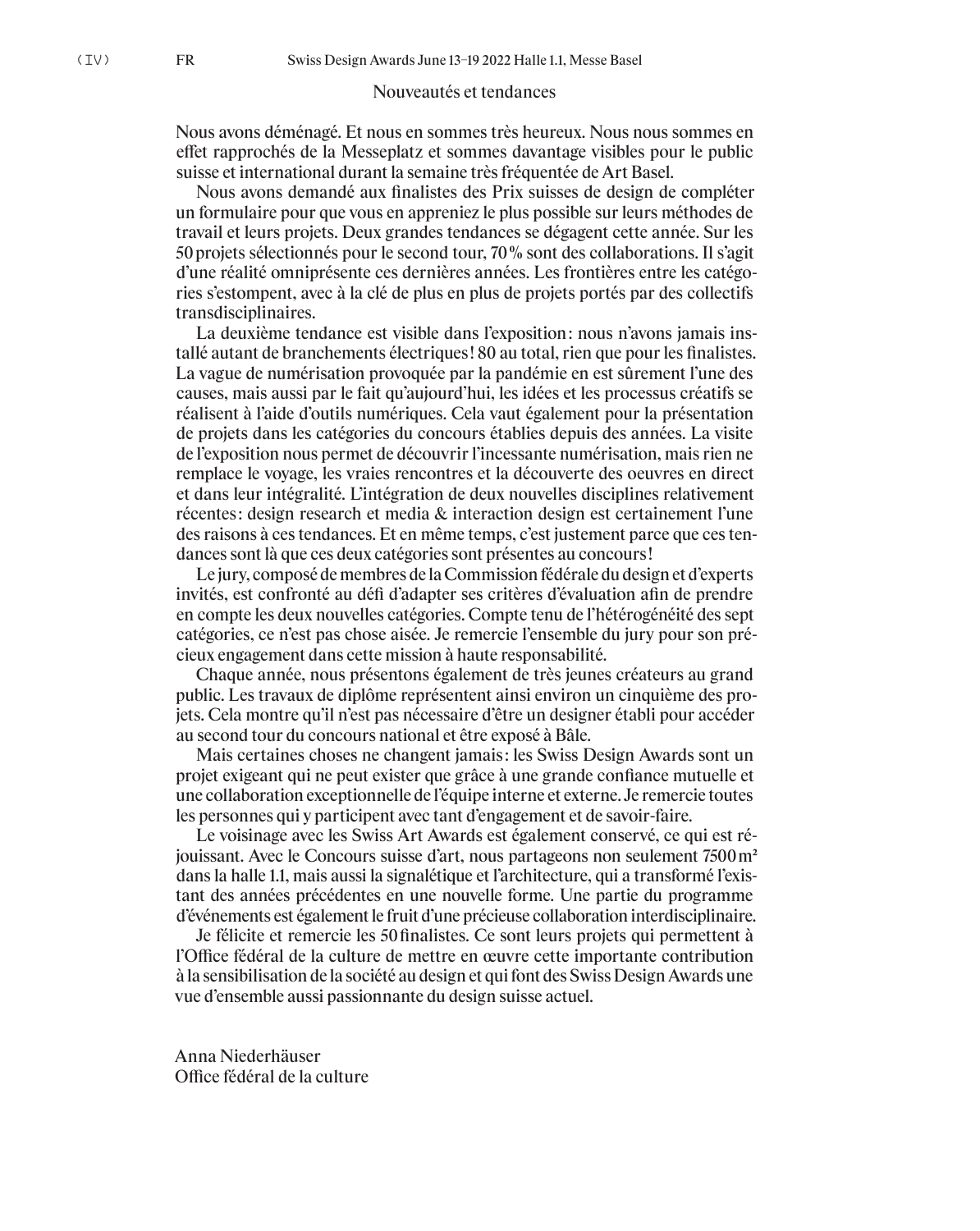# **Swiss Design Awards 2022 Swiss Grand Award for Design 2022** Programme

**June 13–19 2022 An exhibition by the Federal Office of Culture Hall 1.1, Messe Basel, free admission**

**All Swiss designers and designers working in Switzerland can take part in the Swiss Design Competition. The jury consists of the seven members of the Federal Design Commission and invited experts. In a first step, the jury looks at the dossiers submitted to the competition and makes a selection for the second round, held at the exhibition in Basel about two weeks before the opening. There, the exhibited projects are judged, and the 17 Swiss Design Awards are decided. When judging the works on display, particular attention is paid to their quality, impact, contemporary relevance and innovativeness. The prize money is CHF 25,000 per award.**

**The Swiss Design Awards exhibition takes place in parallel with Art Basel and Design Miami/Basel and attracts around 12,000 visitors every year. The exhibition presents the 50 works nominated from among 245 entries. The competition encompasses the categories of fashion and textile design, graphic design, mediation and scenography, photography and product design, together with two new categories added this year: design research and media and interaction design.**

**Swiss Grand Award For Design 2022**

**Susanne Bartsch, event producer (New York) Verena Huber, interior architect (Zurich) Beat Streuli, artist (Zurich/Brussels)**

**Launched in 2007 and endowed with CHF 40,000 each year, the Swiss Grand Award for Design highlights the work of well-known personalities that exemplifies the quality and relevance of Swiss design practice nationally and internationally. The winners are shown in the exhibition, and their work is presented in a large-scale publication about the Swiss Grand Award for Design 2022.** 

### **Opening hours Mon 10 am–7 pm Tue–Sat 10 am–8 pm Thu 10 am–10 pm Sun 10 am–4 pm**

**Public tour Tue–Sun 2.30–3.30 pm (deutsch, français, italiano, english)**

**Shop JUNE Basel × Swiss Design Awards**

**Soft Opening Monday 13 June, 10 am–7 pm Drinks reception 5–7 pm**

**Performance Monday 13 June, 5–7 pm Face-o-mat Sai Bot by Tobias Gutmann**

**Award ceremony Tuesday 14 June, 8 pm Drinks and conversations 9.30 pm**

**Panel discussion (in German) Wednesday 15 June, 5.30 pm Designer\*in und Unternehmer\*in with Sherida Kuffour, Martina Walthert and Simone Züger Hosted by Noemi Gradwohl (journalist)**

**Screening Thursday 16 June, 8 pm mubing imiji jeonsihagi (proposed by Adeena Mey) in collaboration with the Swiss Art Awards** 

**Tour and exhibition talk Friday 17 June, 2.30 pm Typedesign with finalists AIZI, Noam Benatar, Selina Bernet, Clemens Piontek and members of the jury Hosted by Sara Zeller (curator)**

**Tour and exhibition talk Friday 17 June, 5.30 pm Media and Interaction Design with Jürg Lehni (interaction designer, artist and member of the jury) and the winners of the category**

**Performance Friday 17 June, 6.30 pm Ikaro by Johan Pardo**

**Tour and exhibition talk Saturday 18 June, 10.30 am Product Design with Jörg Boner (product designer and jury president) and the winners of the category**

**Panel discussion (in German) Saturday 18 June, 2 pm Lebendiges Archiv–Schweizer Innenarchitektur im Fokus in collaboration with AI-S (Archiv Innenarchitektur Schweiz) with Verena Huber (interior architect and Swiss Grand Award for Design 2022 winner), Richard Hersberger (interior architect) and Myriam Kamphues (registrar) Hosted by Ariana Pradal (curator and journalist)**

**EN** (V)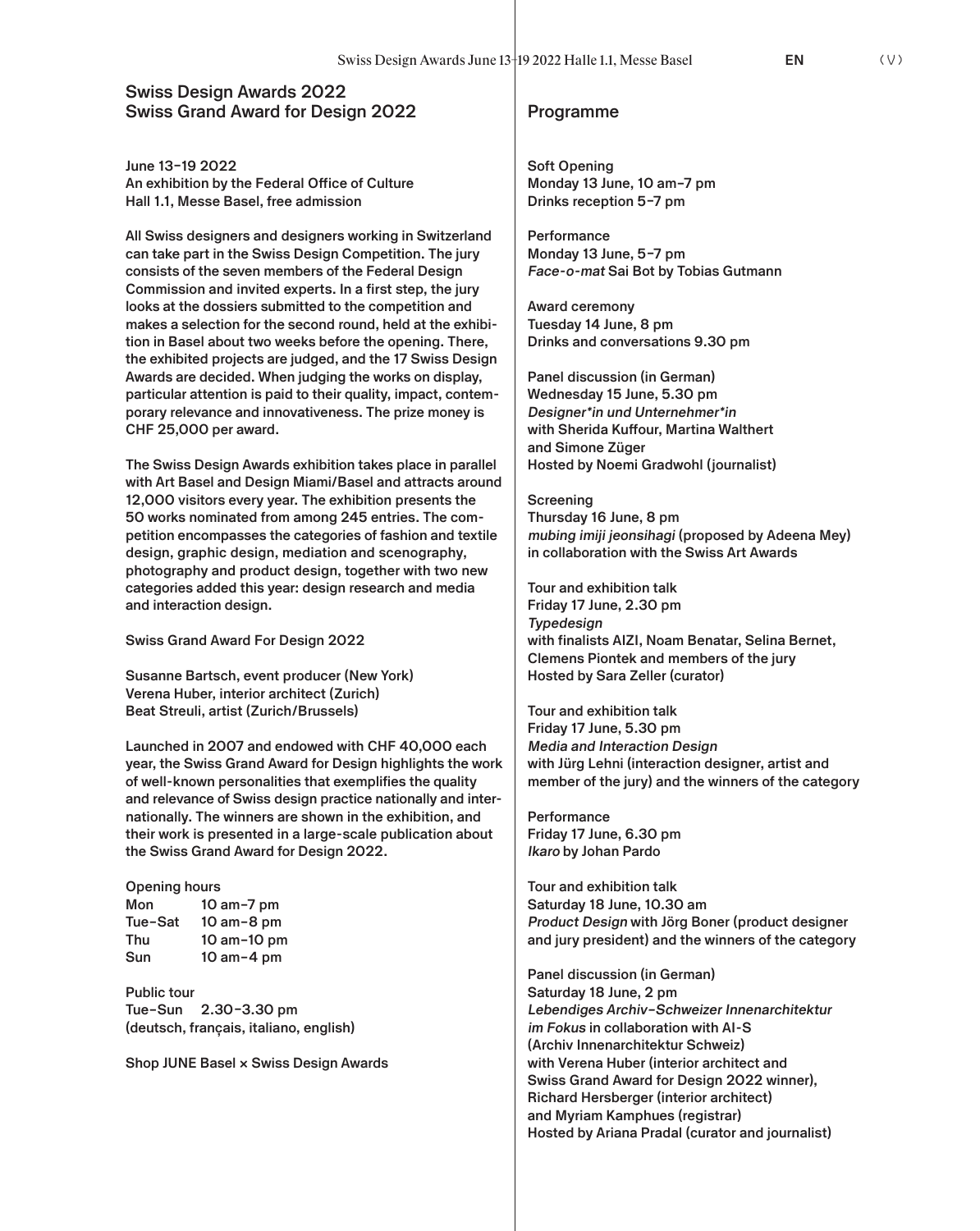# **Schweizer Designpreise 2022 Schweizer Grand Prix Design 2022 Programm**

**13.–19. Juni 2022 Eine Ausstellung des Bundesamtes für Kultur Halle 1.1, Messe Basel, freier Eintritt**

**Am Schweizer Designwettbewerb können sich alle Schweizer und in der Schweiz wohnhaften Designschaffenden beteiligen. Die Jury besteht aus den sieben Mitgliedern der Eidgenössischen Designkommission sowie eingeladenen Expertinnen und Experten. Die Jury betrachtet in einem ersten Schritt die zum Wettbewerb eingereichten Dossiers und trifft eine Auswahl für die zweite Runde, welche in der Ausstellung in Basel rund zwei Wochen vor der Eröffnung durchgeführt wird. Dort werden die 17 Schweizer Designpreise gesprochen. Bei der Beurteilung der präsentierten Arbeiten sind namentlich deren Qualität, Ausstrahlung, Aktualität und Innovationskraft berücksichtigt. Die Preissumme beträgt CHF 25'000 pro Auszeichnung.**

**Die Ausstellung findet parallel zur Art Basel und Design Miami/Basel statt und verzeichnet jedes Jahr rund 12'000 Besucherinnen und Besucher. Der Wettbewerb umfasst die Kategorien Fotografie, Grafikdesign, Mode-und Textildesign, Produktdesign, Szenografie und Vermittlung sowie — seit 2022 — die neuen Kategorien Media und Interaction Design und Designforschung. Für den Schweizer Designwettbewerb 2022 haben sich 245 Designschaffende beworben, 50 sind für die Ausstellung eingeladen worden.**

**Schweizer Grand Prix Design 2022**

**Susanne Bartsch, Event Producerin (New York) Verena Huber, Innenarchitektin (Zürich) Beat Streuli, Künstler (Zürich/Brüssel)**

**Seit 2007 hebt der Schweizer Grand Prix Design, dotiert mit je CHF 40'000, das Werk von namhaften Designerinnen und Designern hervor, das im nationalen und internationalem Kontext die Qualität und Relevanz der Schweizer Designpraxis repräsentiert. Eine Auswahl der Werke der Preisträgerinnen und des Preisträgers ist in der Ausstellung Swiss Design Awards zu besichtigen. Aus Anlass der Auszeichnung des Schweizer Grand Prix Design erschient eine Publikation mit ausführlichen Interviews, Essays und einer Bildstrecke.** 

### **Öffnungszeiten**

| Mo.     | 10-19 Uhr |
|---------|-----------|
| Di.-Sa. | 10-20 Uhr |
| Do.     | 10-22 Uhr |
| So.     | 10-16 Uhr |

**Öffentliche Führungen Di.–So. 14:30–15:30 Uhr (deutsch, français, italiano, english)**

**Shop JUNE Basel × Swiss Design Awards**

**Soft Opening Montag 13. Juni, 10–19 Uhr Apéro 17–19 Uhr**

**Performance Montag 13. Juni, 17–19 Uhr Face-o-mat Sai Bot von Tobias Gutmann**

**Preisverleihung Dienstag 14. Juni, 20 Uhr Apero 21:30 Uhr**

**Podiumsdiskussion (auf Deutsch) Mittwoch 15. Juni, 17:30 Uhr Designer\*in und Unternehmer\*in mit Sherida Kuffour, Martina Walthert und Simone Züger Moderiert von Noemi Gradwohl (Journalistin)**

**Screening Donnerstag 16. Juni, 20 Uhr mubing imiji jeonsihagi (kuratiert von Adeena Mey) in Zusammenarbeit mit den Swiss Art Awards** 

**Führung und Ausstellungsgespräch (auf Englisch) Freitag 17. Juni, 14:30 Uhr Typedesign mit Finalistinnen und Finalisten AIZI, Noam Benatar, Selina Bernet, Clemens Piontek und Mitgliedern der Jury Moderiert von Sara Zeller (Kuratorin)**

**Führung und Ausstellungsgespräch (auf Englisch) Freitag 17. Juni, 17:30 Uhr Media und Interaction Design mit Jürg Lehni (Interaction Designer, Künstler und Jurymitglied) und den Preisträgerinnen und Preisträgern der Kategorie**

**Performance Freitag 17. Juni, 18:30 Uhr Ikaro von Johan Pardo**

**Führung und Ausstellungsgespräch Samstag 18. Juni, 10:30 Uhr Product Design mit Jörg Boner (Produktdesigner und Jurypräsident) und den Preisträgerinnen und Preisträgern der Kategorie**

**Podiumsdiskussion (auf Deutsch) Samstag 18. Juni, 14 Uhr Lebendiges Archiv–Schweizer Innenarchitektur im Fokus in Zusammenarbeit mit dem AI-S (Archiv Innenarchitektur Schweiz) mit Verena Huber (Innenarchitektin und Preisträgerin Schweizer Grand Prix Design 2022), Richard Hersberger (Innenarchitekt) und Myriam Kamphues (Archivarin) Moderiert von Ariana Pradal (Kuratorin und Journalistin)**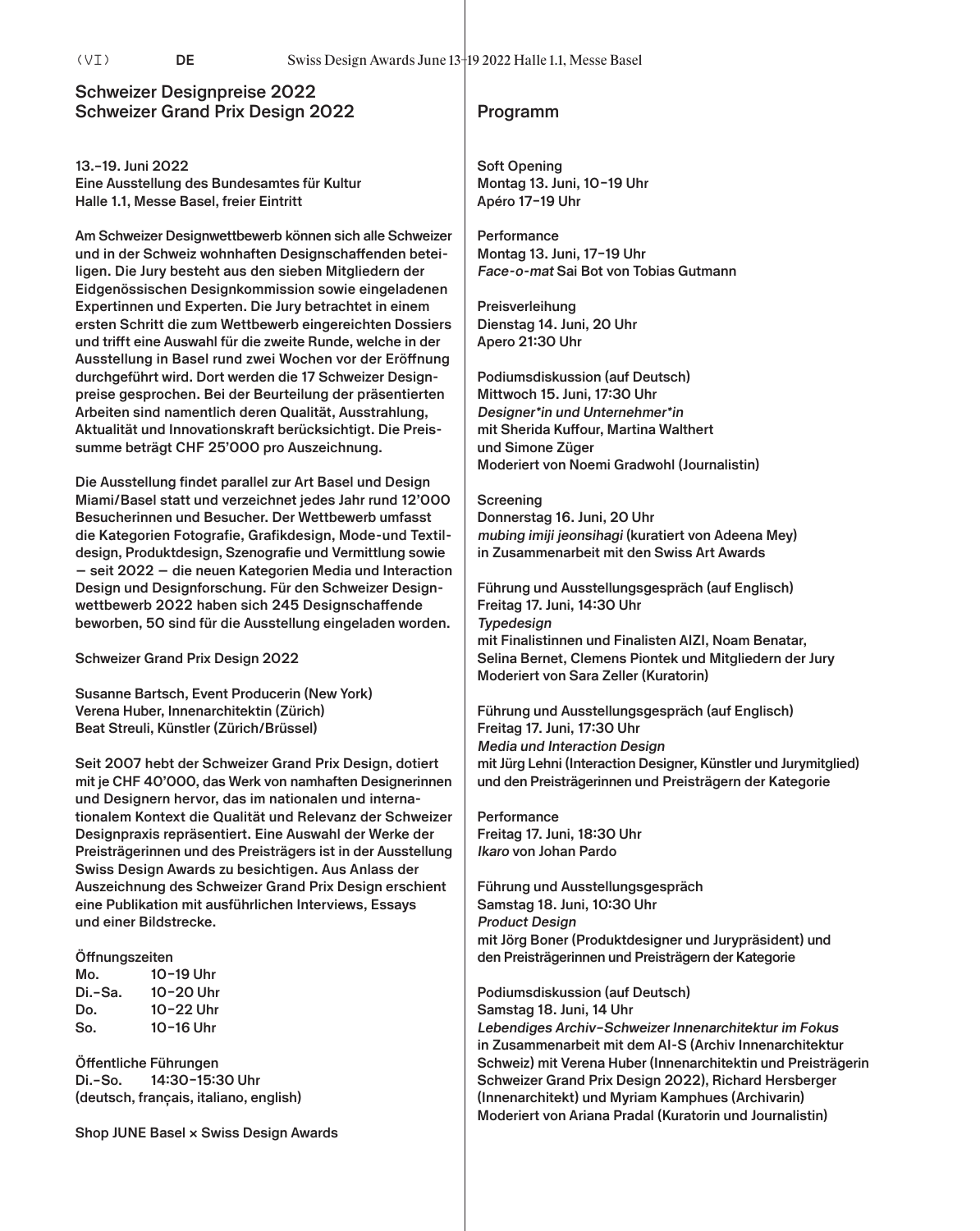# **Prix suisses de design 2022 Grand Prix suisse de design 2022 Programme**

**13–19 juin 2022 Une exposition de l'Office fédéral de la culture Halle 1.1, Messe Basel, entrée libre**

**Tous les designers de nationalité suisse ou résidant en Suisse peuvent participer au Concours suisse de design. Le jury est composé des sept membres de la Commission fédérale du design, ainsi que d'expertes et d'experts invité.e.s. Dans un premier temps, le jury évalue les dossiers déposés pour le Concours et effectue une sélection pour le second tour, qui se déroule environ deux semaines avant l'ouverture de l'exposition à Bâle. C'est dans ce cadre, que les travaux exposés sont jugés et que les 17 Prix suisses de design sont attribués. Chaque prix est doté d'un montant de CHF 25'000.**

**L'exposition Swiss Design Awards a lieu en parallèle de Art Basel et de Design Miami/Basel et rassemble chaque année près de 12'000 visiteurs. L'exposition présente 50 projets finalistes parmi les 245 candidatures reçues. La compétition recouvre les catégories : design textile et de mode, graphisme, médiation et scénographie, photographie, design de produits. Ainsi que deux nouvelles catégories ajoutées cette année, recherche en design et media et interaction design.** 

**Grand Prix suisse de design 2022**

**Susanne Bartsch, productrice d'événements (New York) Verena Huber, architecte d'intérieur (Zurich) Beat Streuli, artiste (Zurich/Bruxelles)**

**Créé en 2007 et doté de CHF 40'000 chaque année, le Grand Prix suisse du design met en lumière le travail de personnalités connues qui illustrent la qualité et la pertinence de la pratique du design suisse au niveau national et international. Le travail des lauréates et des lauréats est présenté au sein de l'exposition, ainsi qu'à travers une publication.** 

**Horaires d'ouverture Lun 10–19h Mar–Sam 10–20h Jeu 10–22h Dim 10–16h**

**Visites guidées Mar–Dim 14h30–15h30 (deutsch, français, italiano, english)**

**Shop JUNE Basel × Swiss Design Awards**

**Soft Opening Lundi 13 juin, 10–19h Apéritif 17–19h** 

**Performance Lundi 13 juin, 17–19h Face-o-mat Sai Bot par Tobias Gutmann**

**Cérémonie de remise des prix Mardi 14 juin, 20h Apéritif 21h30**

**Table ronde (en allemand) Mercredi 15 juin, 17h30 Designer\*in und Unternehmer\*in avec Sherida Kuffour, Martina Walthert et Simone Züger Modération par Noemi Gradwohl (journaliste)**

**Screening Jeudi 16 juin, 20h mubing imiji jeonsihagi (proposé par Adeena Mey) en collaboration avec les Swiss Art Awards** 

**Visite guidée et discussion (en anglais) Vendredi 17 juin, 14h30 Typedesign avec les finalistes AIZI, Noam Benatar, Selina Bernet, Clemens Piontek et les membres du jury Modération par Sara Zeller (curatrice)**

**Visite guidée et discussion (en anglais) Vendredi 17 juin, 17h30 Media and Interaction Design avec Jürg Lehni (interaction designer, artiste et membre du jury) avec les lauréates et les lauréats de la catégorie** 

**Performance Vendredi 17 juin, 18h30 Ikaro par Johan Pardo**

**Visite guidée et discussion Samedi 18 juin, 10h30 Product Design avec Jörg Boner (designer de produit et president du jury) avec les lauréates et les lauréats de la catégorie** 

**Table ronde (en allemand) Samedi 18 juin, 14h Lebendiges Archiv–Schweizer Innenarchitektur im Fokus en collaboration avec AI-S (Archives d'architecture d'intérieur Suisse) avec Verena Huber (architecte d'intérieur et lauréate du Grand Prix suisse du design 2022), Richard Hersberger (architecte d'intérieur) et Myriam Kamphues (archiviste) Modération par Ariana Pradal (curatrice et journaliste)**